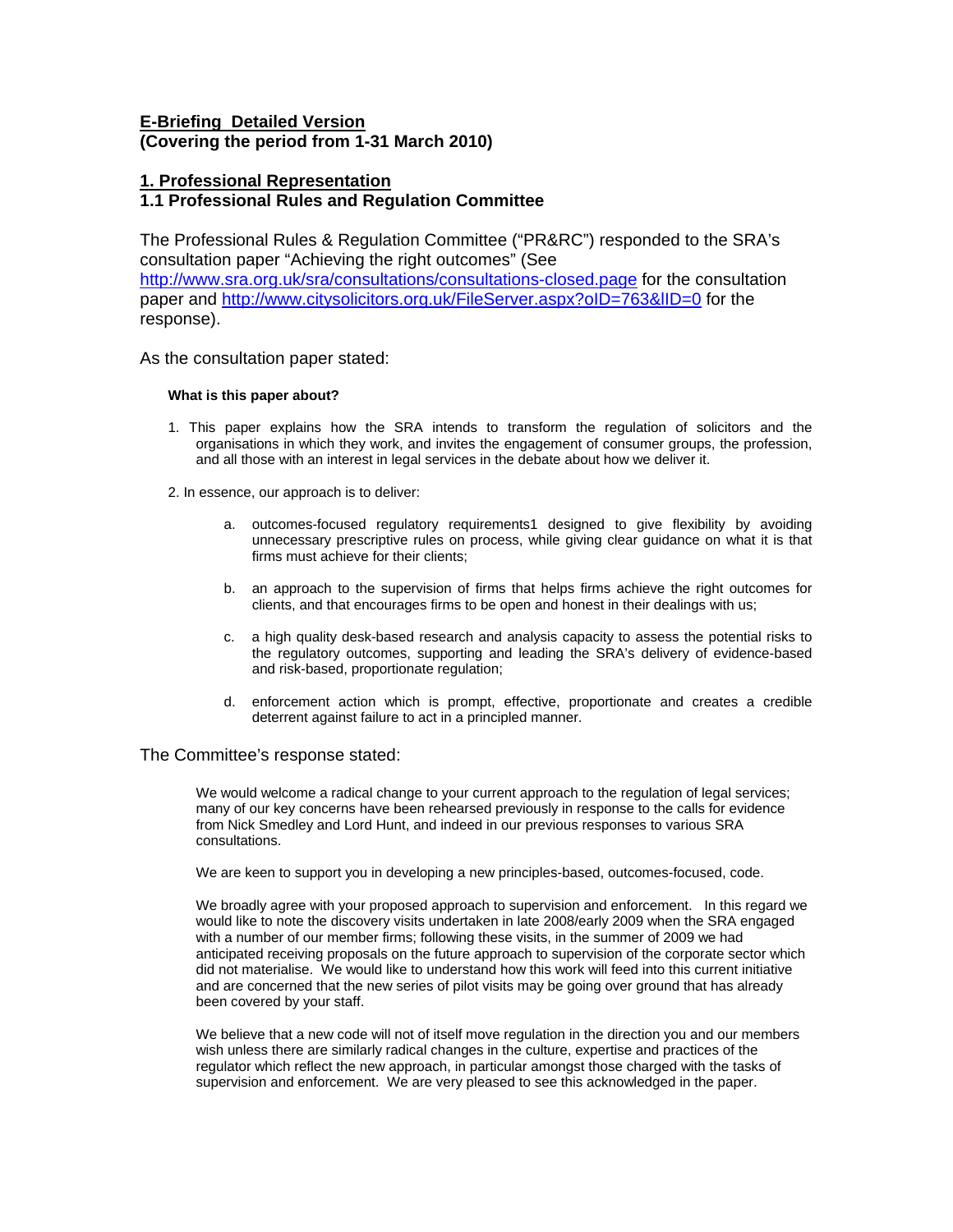An early test of the commitment of the SRA to radical change will be your approach to consulting on, and drafting, a new code. We are anxious to ensure that our members' attempts to help you move forward are valued and reflected in your work. As your proposals are the most radical yet put forward by the SRA, we would encourage you to engage with stakeholders individually at the earliest opportunity so that the final code reflects fully the view of the widest spectrum of opinion.

With this in mind, we would invite you to meet representatives of our members to discuss your ideas and ours before setting out on the task of preparing any document which attempts to codify the principles, evidence of compliance and guidance. There have been occasions in the past when we have felt that our responses to consultations have not been reflected in the final outcome, and we have been given little or no explanation as to why our carefully considered points have not been adopted.

Given the critical import of this initiative and the scale of the task it is vital to ensure the outturn is properly considered and the best which can be achieved for all stakeholders. We note with some concern the tight timeline being proposed overall, and that a further consultation document is to be issued on the new approach in March notwithstanding that the deadline for responses on your January paper is 6 March which leaves little time to properly digest responses.

The key to the success of the new approach will be to draft a code which strikes the correct balance between the law, principles, evidence of compliance and guidance. This in turn depends for its successful application on the formulation of an approach to supervision and enforcement which properly reflects deep understanding of each sector of the profession, the firms in that sector and the sophistication and needs of the clients they service.

There will be an obvious temptation to put the bulk of the current rules into the evidence of compliance category which should be resisted. Before including a provision under the evidence of compliance category, the SRA must believe that the provision should be complied with by all legal service providers other than in exceptional circumstances; simply having a sophisticated client should not be regarded as exceptional. Nor would vague and undefined references to situations where it can be "demonstrated that it was inappropriate in the circumstances to meet some or all of these requirements" resolve our concerns.

Example 1 in your paper serves to illustrate our concern. Some of the "examples" here whilst entirely appropriate when dealing with an unsophisticated private client are entirely unnecessary, in some cases irrelevant, when dealing with sophisticated corporate clients. For example, "giving the client the name of the person responsible for the matter in writing", or "explaining your responsibilities and those of the client". If these points remain as evidence of compliance (failure to undertake which would be taken by the SRA as indicating a prima facie breach of the code), then firms will continue to expend resources on complying with what will be regarded as "rules" rather than risk a breach, and the outcomes for clients will not change in any way.

Our strong preference would be for the evidence of compliance to be set at a high level where it will have almost universal application; with the details of what this means in practice for different types of client or firm being dealt with in the non-mandatory guidance. Setting the right balance between guidance and evidence of compliance will be challenging, but it is the key to the success of this project, which accepts that one size fits all is entirely inappropriate for the diverse profession the SRA seeks to regulate. If the right balance is achieved this will deliver immense flexibility and facilitate future development through the guidance alone, without the need to revise the substance of the code itself. We believe that our and your time would be well spent considering the underlying needs of clients and firms in all sectors of the legal market before attempting to translate these into a code; we would be very keen to meet with you to develop these ideas.

We are also keen to ensure that the new code takes into account commercial considerations and, in particular, that a proper balance is struck between consumer protection and unnecessary intervention into the way firms manage their affairs. We see a distinction which must be drawn between matters of service and professional conduct, and matters of a purely commercial nature between clients and legal service providers. At present, the existing code contains some provisions which disadvantage legal service providers in normal commercial relations. An example would be the recent changes to rule 2 as a result of the repeal of remuneration certificates, and which extend the complaint handling provisions to cover bills; some of our members have already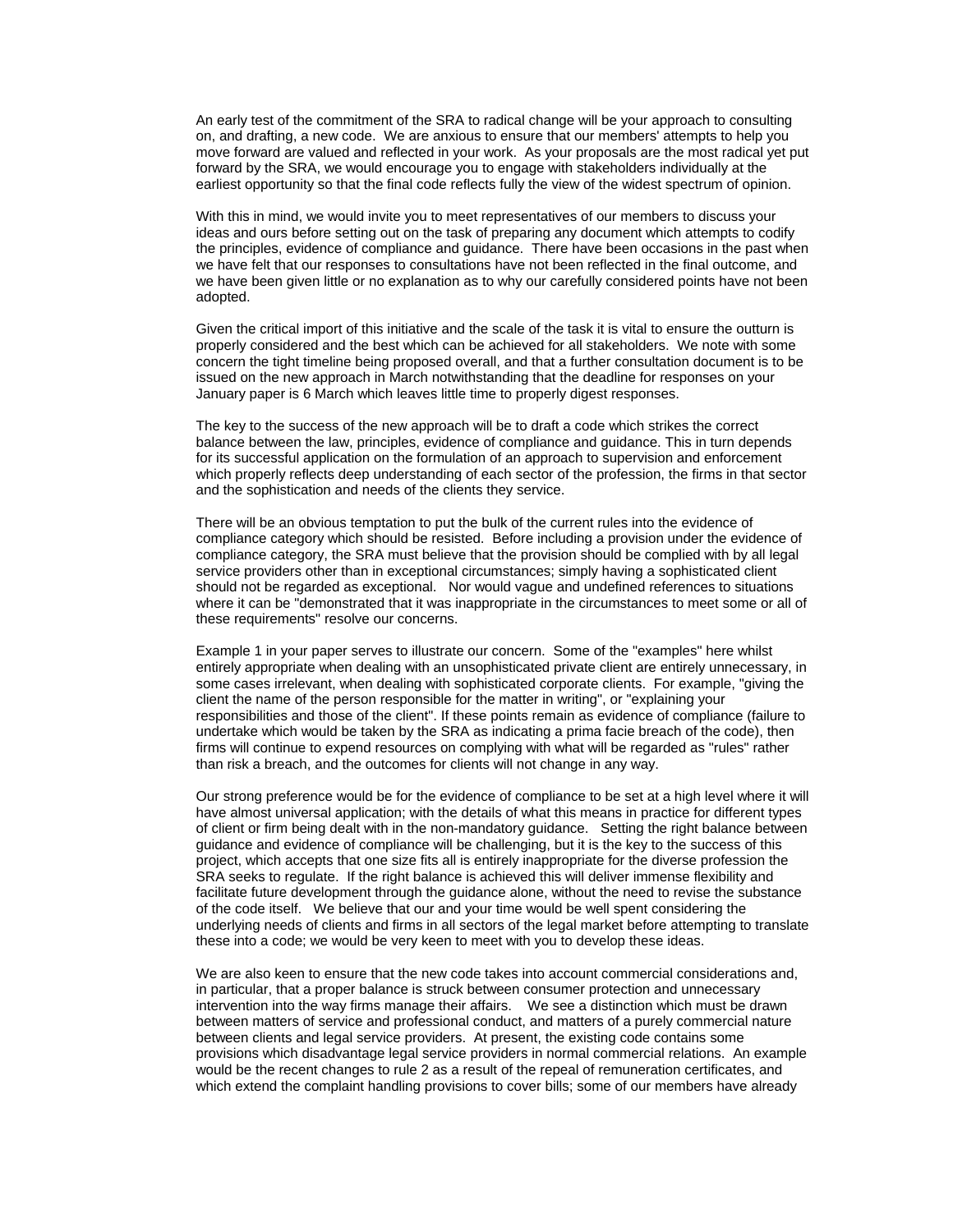had experience of sophisticated commercial clients embracing the opportunity to delay resolving disputes by using the complaints "system" in a cynical manner.

We await with interest the consultation paper on the new approach to enforcement, as this will be of critical importance to the success or otherwise of your proposed new approach.

We note that there is no detailed reference to the Smedley reforms. To what extent will the new approach reflect the Smedley proposals?

## **2. Specialist Committees**

## **2.1 Company Law**

The Company Law Committee of the Law Society of England and Wales and the City of London Law Society Company Law Committee responded to the Financial Reporting Council "Consultation on the Revised UK Corporate Governance Code ("The Code")". (See [http://www.frc.org.uk/images/uploaded/documents/Consultation%20on%20the%20Revis](http://www.frc.org.uk/images/uploaded/documents/Consultation on the Revised Corporate Governance Code1.pdf) [ed%20Corporate%20Governance%20Code1.pdf](http://www.frc.org.uk/images/uploaded/documents/Consultation on the Revised Corporate Governance Code1.pdf) for the consultation paper and <http://www.citysolicitors.org.uk/FileServer.aspx?oID=764&lID=0> for the response.)

As the consultation document stated:

### **INTRODUCTION**

During the course of 2009 the Financial Reporting Council (FRC) has carried out a review of the impact and implementation of the Combined Code, the results of which were published in December. The main findings of the review are set out in "2009 Review of the Combined Code: Final Report"

...As a result of the review the FRC is consulting on a number of changes to the Code.

...Subject to the outcome of this consultation, the intention is to publish the revised Code in April or May 2010.

The paper also mentioned that the FRC intended to introduce changes to the structure and content of the Code, including to the main principles, provisions and disclosure requirements.

The response stated:

The joint committee is broadly supportive of the approach of the proposed changes. We do not propose to comment on questions of policy but confine our comments to legal and practical implementation of the proposed changes.

The response made specific comments under the headings:

- 1, Long term success
- 2. Role of directors
- 3. Board re-election
- 4. Business review requirements
- 5. Overseas companies

### **2.2. Financial Law Committee**

The Financial Law Committee responded to the discussion paper issued by the Ministry of Justice entitled "European Commission Review of Article 14: Assignment". (See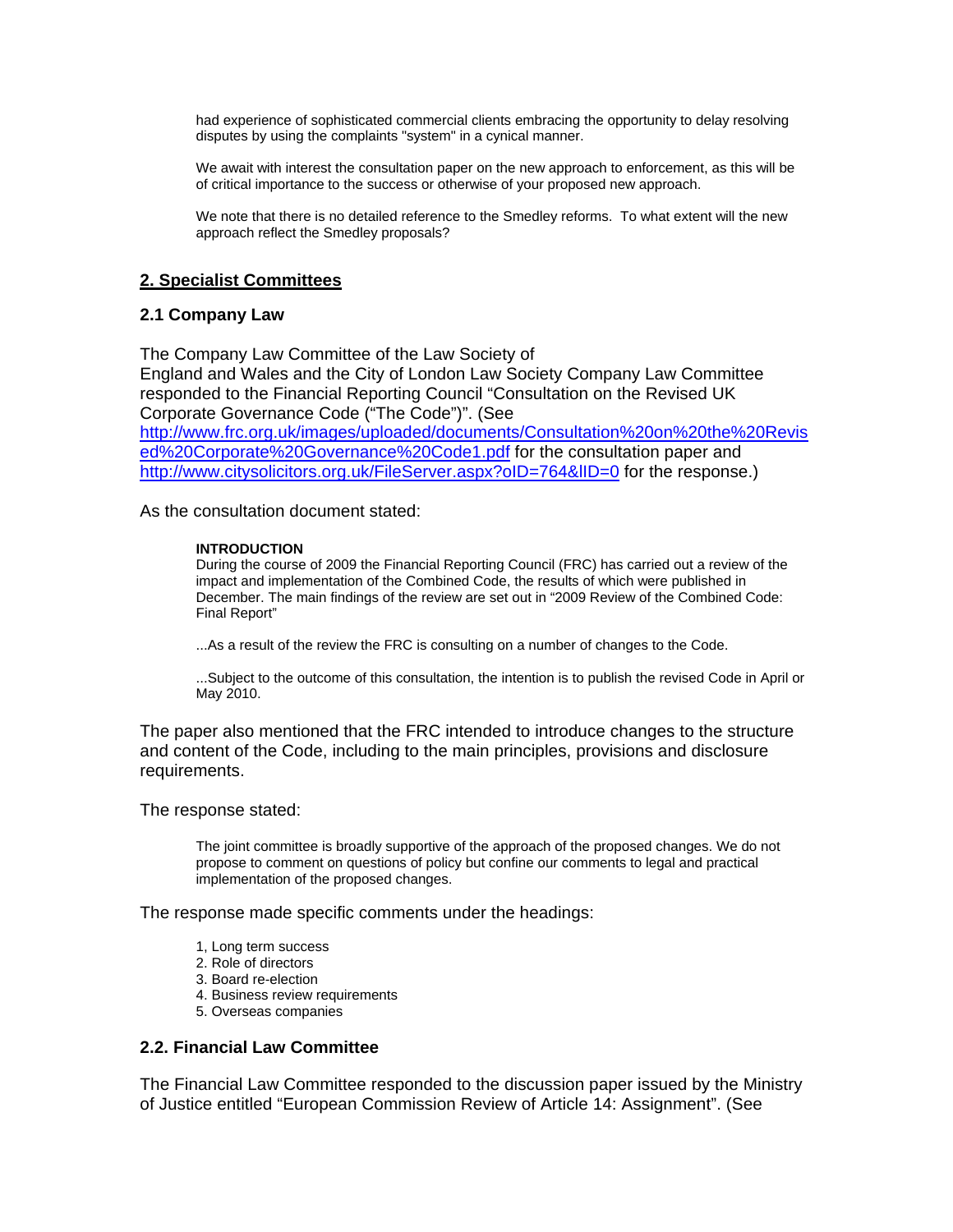<http://www.citysolicitors.org.uk/FileServer.aspx?oID=778&lID=0> for the response.) As the discussion paper stated:

#### **Executive Summary**

The subject of this discussion paper centres on the conflict of laws (choice of law) as it applies in the difficult area of assignment of claims. Article 14 of the Rome I Regulation already deals with some aspects of this matter, but it does not deal with them all.

The issues covered by Article 14 are:

- rights between an assignor and an assignee, which are governed by the law governing the contract of assignment (referred to later in this discussion paper as "*paragraph-1 issues*"); and
- $\circ$  rights and obligations of the debtor, which are governed by the law governing the contract creating the claim to be assigned (referred to later in this discussion paper as "*paragraph-2 issues"*).

These issues are explained further in **paragraph 8** of this paper.

The issues not covered by Article 14 of the Rome I Regulation (referred to later in this paper as "*paragraph-3 issues"*), and the subject of a review to be carried out by the European Commission, are:

- o the effectiveness of an assignment or subrogation of a claim against third parties; and
- o the priority of the assigned or subrogated claim over a right of another person.

These issues arise in relation to the position of "*third parties*", by which is meant persons other than the assignor, the assignee and the debtor.

The first question that this raises is "*what law should apply to paragraph-3 issues*?" The provisional view of the Government is that *paragraph-3 issues* should, like *paragraph-2 issues,*  be governed by the law governing the contract creating the claim to be assigned. The reasons for this are explained further in **paragraphs 11-21** of this paper. However, there will probably have to be exceptions with regard to factoring and consumer contracts – see **paragraphs 22-23**. Special problems also arise in relation to:

- o judgment debts;
- o intellectual property;
- o shares in companies;
- o letters of credit;
- o insurance policies; and
- o the assignment and subrogation of claims in tort or delict (important in respect of insurance)

There may also be problems in respect of some aspects of transferable securities other than shares. In all these cases, two questions arise: "*should the Regulation apply to the matter and, if so, should the matter fall within the general rule or should it be subject to a special rule*?

### The Committee's submission responded to the following questions:

#### *United Kingdom compromise*

**Q1.** Is the general scheme of the proposed solution satisfactory?

#### *Judgment debts*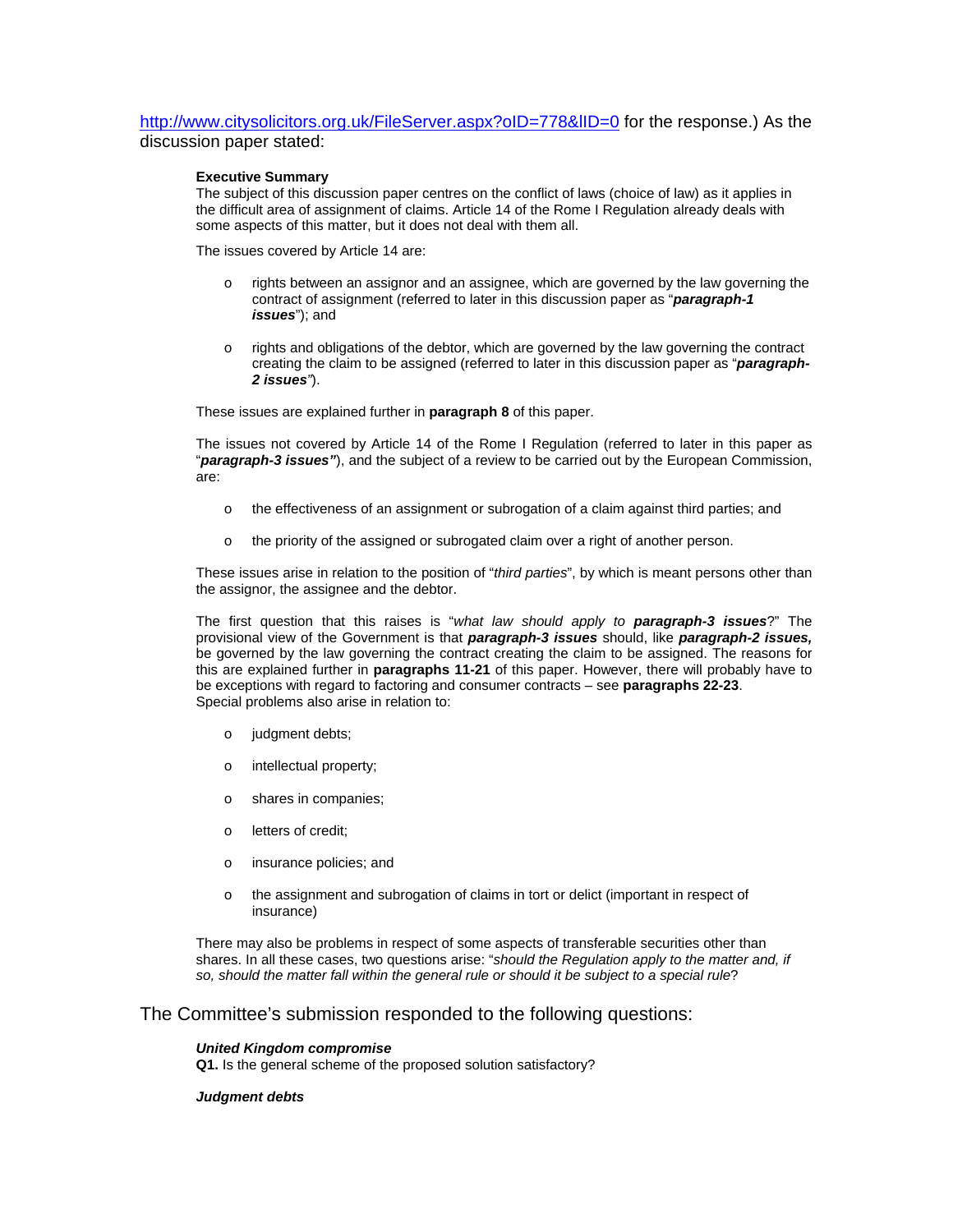**Q2**. Should there be a rule that the assignment of judgment debts is governed by the law of the court that granted the judgment; and should this apply to *paragraph-2 issues* as well?

#### *Intellectual property*

**Q3.** Should special provision be made for assignments of intellectual property? If so, should the applicable law be that under which the IP right arose or was created? Should this apply to *paragraph-2 issues* as well?

#### *Shares*

**Q4.** Should special provision be made for assignments of shares in companies? If so, would it be satisfactory to apply the law governing the share agreement, normally that of the habitual residence of the company? If so, should there be a further exception to the proposed *paragraph 3(b)* under which shares are also excluded from the rule in that paragraph?

#### *Letters of credit*

**Q5**. Is it necessary to make special provision for letters of credit? Should letters of credit be excluded from the rule in *paragraph 3(b)?* 

**Q6**. Should there be a further exception to the proposed *paragraph 3(b)* under which insurance policies are also excluded from the rule in that paragraph?

#### *Tort or delict claims*

**Q7**. Should the proposed *paragraph 3* apply to the subrogation (both by operation of law and under a contract) and assignment of claims in tort or delict? If so, should the applicable law [be] determined by the general rules or is special provision necessary?

In addition, the Financial Law, Insolvency Law and Regulatory Law Committees all responded to the HMT consultation paper "Establishing resolution arrangements for investment banks". (See [http://www.hm-treasury.gov.uk/consult\\_investment\\_banks2.htm](http://www.hm-treasury.gov.uk/consult_investment_banks2.htm) for the consultation paper and

<http://www.citysolicitors.org.uk/FileServer.aspx?oID=777&lID=0> for the Financial Law Committee's response and

<http://www.citysolicitors.org.uk/FileServer.aspx?oID=776&lID=0> for the Insolvency Law Committee's response.) The Insolvency Law Committee responded to Chapters 2, 5 and 8 of the Consultation Paper, and the Regulatory Law and Financial Law Committees' responses covered the remaining sections.

The consultation paper stated:

The Government published a discussion paper in May of this year, outlining its initial thinking on the steps necessary to improve the regime around the failure of investment firms. Since then, it has engaged in an extensive process of consultation with industry experts, including buy- and sell-side firms, insolvency practitioners, and legal experts. The Government has also worked closely with the Bank of England and the Financial Services Authority (FSA) to develop balanced and proportionate policy outcomes.

This consultation document provides further detail on the Government's thinking, and outlines a package of more than 30 policy initiatives designed to mitigate the impact of the failure of an investment firm.

The core of these proposals, as set out in Chapters 2 and 3, is a set of measures to enable the managed wind-down of an investment firm. These include the development of resolution plans for firms, a set of special administration objectives and new responsibilities to be placed upon the board. These resolution proposals underpin specific initiatives designed to achieve better outcomes for key groups affected by the failure of an investment firm. These aim to:

- speed up the return of client money and assets (Chapters 4 and 5);
- address counterparty exposures to the firm (Chapter 6); and
- ensure creditors are sufficiently protected (Chapter 7).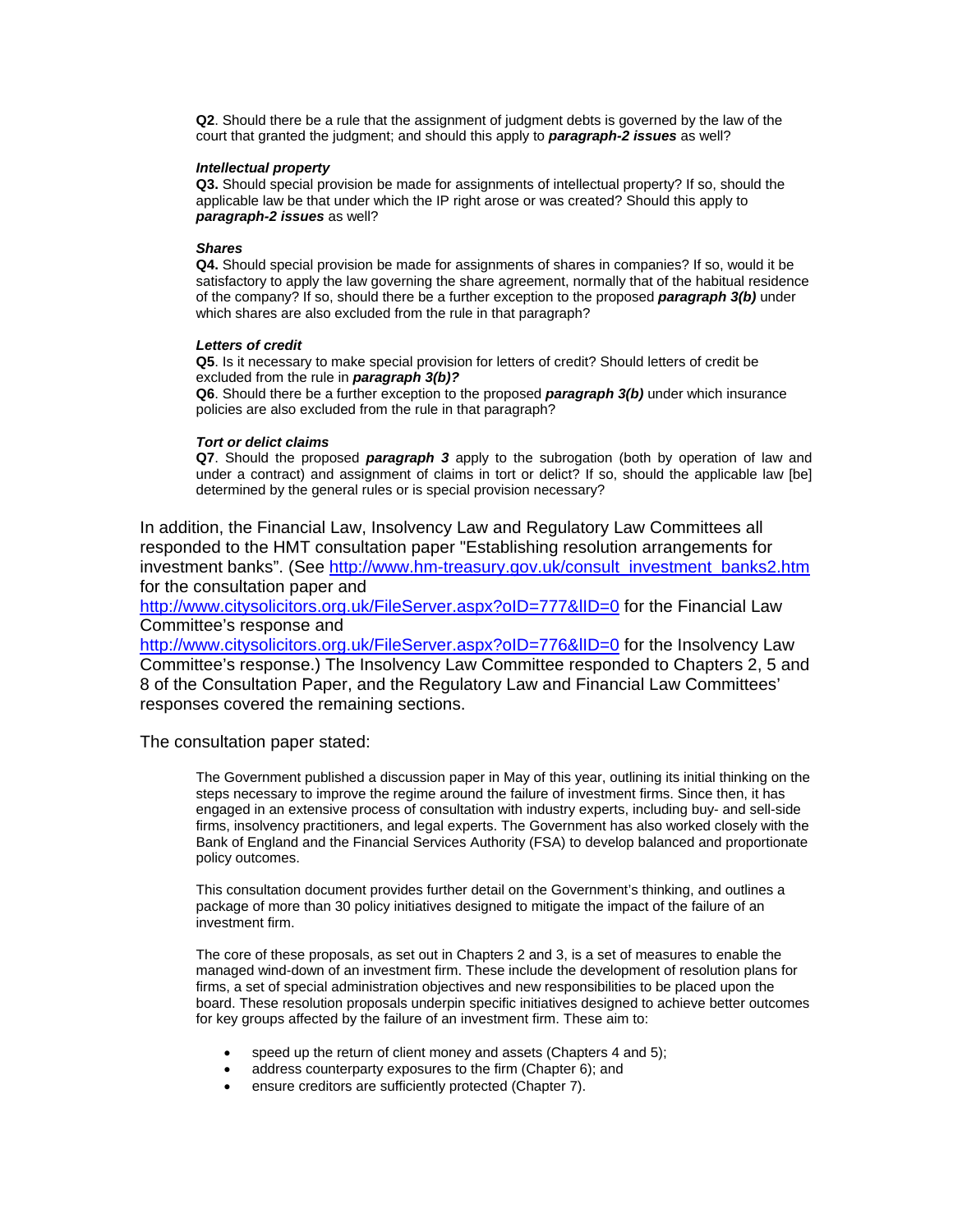These proposals are designed to operate together as part of an integrated package of reforms.

They respond to the specific challenges highlighted by the collapse of Lehman, but are also designed to be forward looking, and place the UK on a strong footing to deal with any future failure of an investment firm. They should not be seen in isolation; the policies laid out in this paper form a key part of the Government's broader financial sector reform agenda laid out in the *Reforming Financial Markets* White Paper.

#### **Enabling an orderly resolution**

Chapters 2 and 3 of this paper set out policies to ensure that an investment firm can be wound down effectively with limited impacts on financial markets. These measures are designed to enable continuity across the operations of a firm at both a pre- and post-insolvency stage; and to ensure that key systems remain operational at the point at which the firm fails.

Chapter 2 lays out proposals for a new administration regime for a failed investment firm. This would ensure that the administration of a failed firm is conducted with due regard to financial stability and the proper functioning of markets, as well as with reference to the need for the speedy recovery of assets for clients and counterparties of the firm.

...Chapter 3 builds on work HM Treasury, the FSA, and the Bank of England have initiated on recovery and resolution plans for individual firms.

...Chapter 4 sets out proposals to improve the protections for investment firm clients at a preinsolvency stage.

...Building on these proposals, Chapter 5 sets out the Government's proposals for the possible creation of the position of a client assets trustee.

...Chapter 6 sets out proposals to mitigate the impact of investment firm failure on the market counterparties of the firm. The proposals in this chapter are designed to improve the functioning of market infrastructure in the event of an investment banking failure.

...Chapter 7 considers the impacts of the policies outlined above on the unsecured creditors of a failed firm. It also discusses possible changes to the International Swaps and Derivatives Association (ISDA) Master Agreement and options for risk management resource centres to support administrators.

...Chapter 8 discusses the international context in which the proposals described in this paper are to be taken forward. It sets out the Government's high-level principles for further cooperation with our international partners to ensure effective treatment of cross-border investment firms.

#### The Financial Law Committee's response stated:

There are in all three submissions from CLLS Committees expressions of concern about an overheavy reaction to the recent crisis and the failure of Lehman, which risks imposing very heavy burdens on market participants. There are a large number of other complex regulatory measures in the pipeline. We urge that a "proportionality" review is carried out before introducing measures, particularly those of a regulatory nature, to ensure that they do not impose undue or unnecessary burdens or cause confusion and that they do not un-necessarily affect competitiveness of firms in the market place or curtail access to the market.

Importantly, we consider that many of the issues addressed are not unique to investment banks. The issues relevant to the Lehmann insolvency are in many cases a result of the factual situation and only to a limited extent capable of improvement through a legislative means. Of these a special insolvency process appears less important than addressing the confusion that the courts have found in the FSA rules and in ensuring that record keeping requirements are appropriate.

One of the key benefits of the English legal system, which we believe is shared by its general insolvency laws, is the flexibility of those systems to deal with difficult and changing situations. We recommend therefore that care is taken not to disturb that flexibility.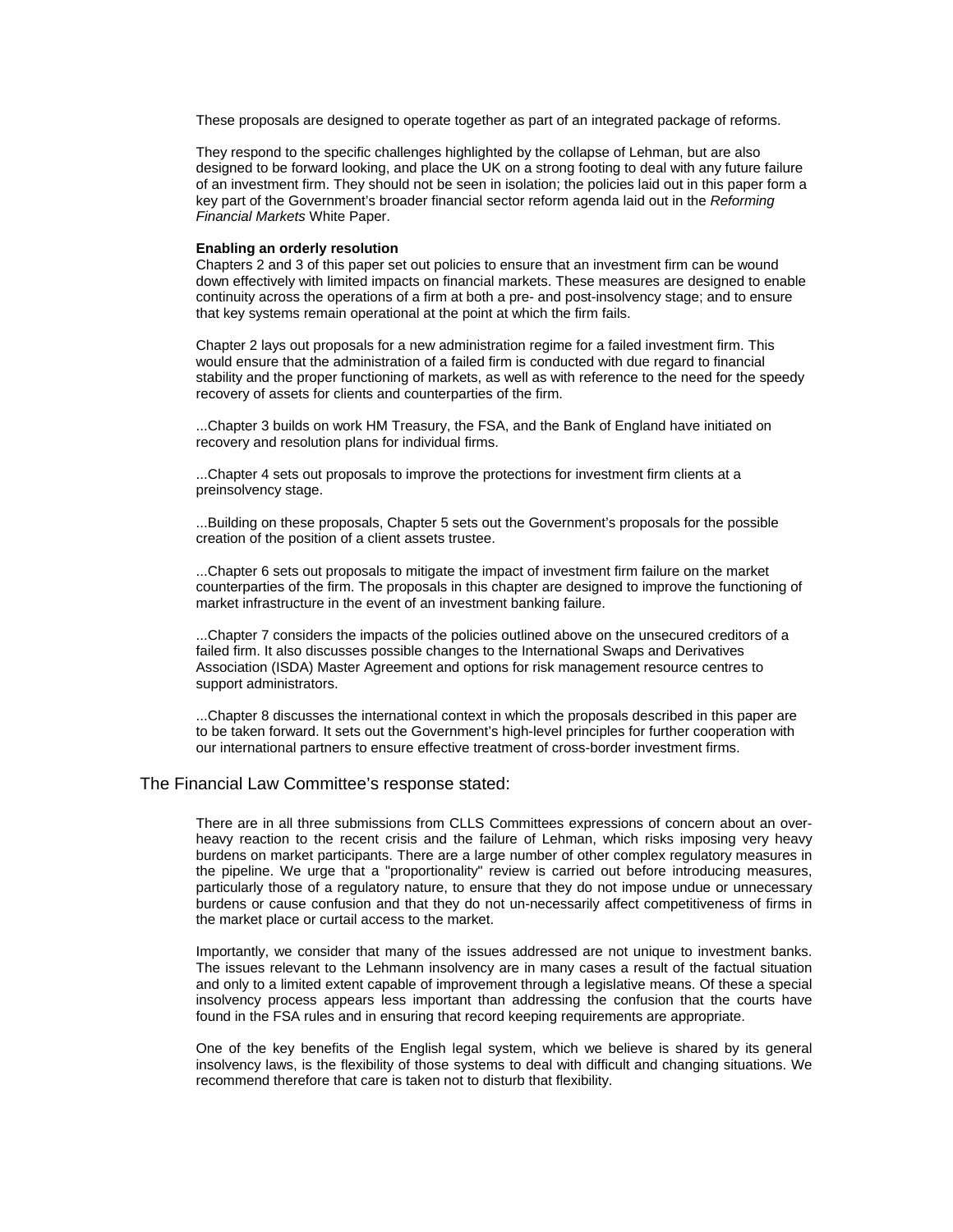We note that the CLLS Insolvency Law Committee considers that a strong case needs to be made before any new insolvency procedure or modified insolvency procedure is introduced. There are now over 20 "special" insolvency procedures in the UK. For the reasons stated by that Committee we very much support a "light touch" approach to any modifications to the existing administration regime for an insolvent investment firm. We consider, however, that the proposed special objectives would provide clarity and transparency both for the administrator and the counterparties as a variation of the standard objectives in an administration and would support their introduction in the case of administration of an investment bank (or indeed more generally for businesses holding third party assets). This might be better done by amendment to the Insolvency Act than by creating a special regime. As regards the proposals for a bar date for client asset and client money claims, we are strongly of the view that these would be a useful modification to the insolvency legislation, but applicable in all cases where third party assets are held by an insolvent business, not just investment banks, and should operate to bar proprietary claims not only against the company and its administrator/liquidator, but also against any third party to whom assets are distributed.

We also agree with the views of the Insolvency Law Committee that, rather than lowering the standard of care for an administrator's duties (or attempting to come up with an alternative formulation for the standard of care), an administrator will be sufficiently protected if his duties are linked to the pursuit of the special objectives.

We, like the Insolvency Law Committee and the Regulatory Law Committee, are very concerned about the proposals in Chapter 5 of the Consultation Paper and, in particular, the proposals for the appointment of the Client Asset Trustee (**CAT**). We consider that these proposals are likely to add to the cost and complexity of the administration without giving rise to any real benefit. To have separate officeholders appointed in respect of the client assets and the general estate would inevitably lead to duplication and potentially litigation regarding the respective roles. We strongly urge the abandonment of these proposals.

On the cross-border side, we believe that there is no easy answer to the cross-border issues and ultimately we suspect that the UK Government can only legislate for UK firms while monitoring closely the international developments referred to in Chapter 8 to ensure that the UK proposals are not inconsistent with these developments, as well as participate in international discussions to seek to achieve maximum harmonisation, whether at EU level or through other international treaties.

# **2.3 Insolvency Law Committee**

The Insolvency Law Committee responded to the HMT consultation paper "Establishing resolution arrangements for investment banks" (as above). (See http://www.citysolicitors.org.uk/FileServer.aspx?oID=776&IID=0 for the response.)

# **2.4 Regulatory Law Committee**

The Regulatory Law Committee responded to the HMT consultation paper "Establishing resolution arrangements for investment banks" (as above). The Committee also responded to the FSA's consultation paper "Delivering the Retail Distribution Review: Professionalism; Corporate pensions; and Applicability of RDR proposals to pure protection advice (CP 09/31)". (See

<http://www.fsa.gov.uk/Pages/About/What/rdr/index.shtml> for the consultation documents and http://www.citysolicitors.org.uk/FileServer.aspx?oID=773&IID=0 for the response.) As the FSA documents stated:

The RDR is seeking to rebuild people's trust and confidence in the retail investment market by raising standards of professionalism. A key element of the FSA's wide-ranging reforms is that by the end of 2012, advisers, whether independent or restricted, will need to demonstrate greater knowledge and skills and meet enhanced standards in dealing with clients.

The FSA is proposing to create a new in-house governance structure to ensure advisers achieve this greater level of professionalism, both initially and on an ongoing basis through the achievement